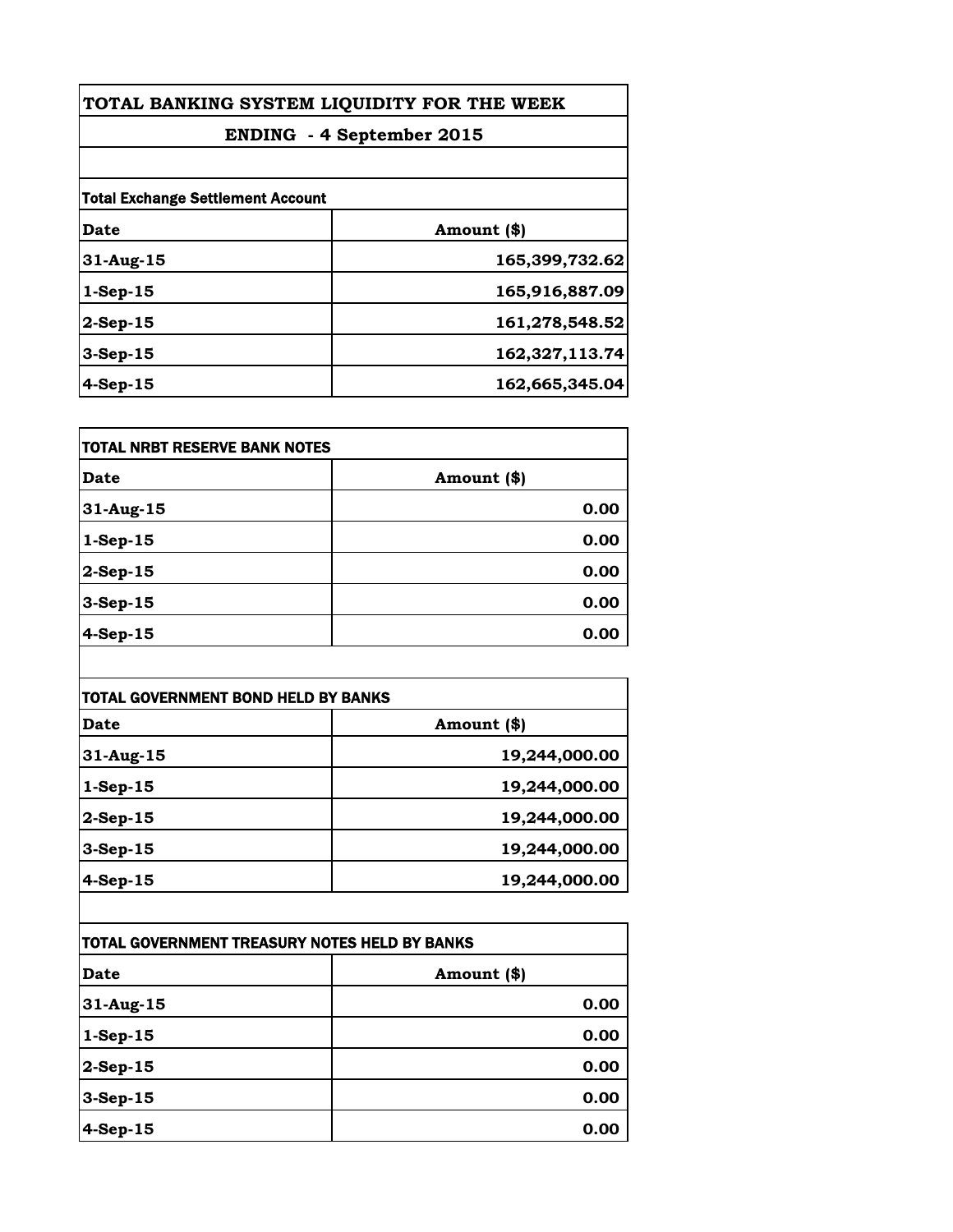| TOTAL BANKING SYSTEM LIQUIDITY FOR THE WEEK |                |
|---------------------------------------------|----------------|
| ENDING - 11 September 2015                  |                |
|                                             |                |
| <b>Total Exchange Settlement Account</b>    |                |
| <b>Date</b>                                 | Amount (\$)    |
| $7-Sep-15$                                  | 162,207,561.80 |
| 8-Sep-15                                    | 163,957,964.14 |
| 9-Sep-15                                    | 165,068,929.68 |
| 10-Sep-15                                   | 165,717,106.36 |
| $11-Sep-15$                                 | 166,063,175.55 |

| TOTAL NRBT RESERVE BANK NOTES |             |
|-------------------------------|-------------|
| Date                          | Amount (\$) |
| 7-Sep-15                      | 0.00        |
| 8-Sep-15                      | 0.00        |
| $9-Sep-15$                    | 0.00        |
| 10-Sep-15                     | 0.00        |
| 11-Sep-15                     | 0.00        |

| TOTAL GOVERNMENT BOND HELD BY BANKS |               |
|-------------------------------------|---------------|
| Date                                | Amount (\$)   |
| $7-Sep-15$                          | 19,244,000.00 |
| $8-Sep-15$                          | 19,244,000.00 |
| $9-Sep-15$                          | 19,244,000.00 |
| $10$ -Sep-15                        | 19,244,000.00 |
| $11-Sep-15$                         | 19,244,000.00 |

| TOTAL GOVERNMENT TREASURY NOTES HELD BY BANKS |             |
|-----------------------------------------------|-------------|
| Date                                          | Amount (\$) |
| 7-Sep-15                                      | 0.00        |
| 8-Sep-15                                      | 0.00        |
| 9-Sep-15                                      | 0.00        |
| $10-Sep-15$                                   | 0.00        |
| 11-Sep-15                                     | 0.00        |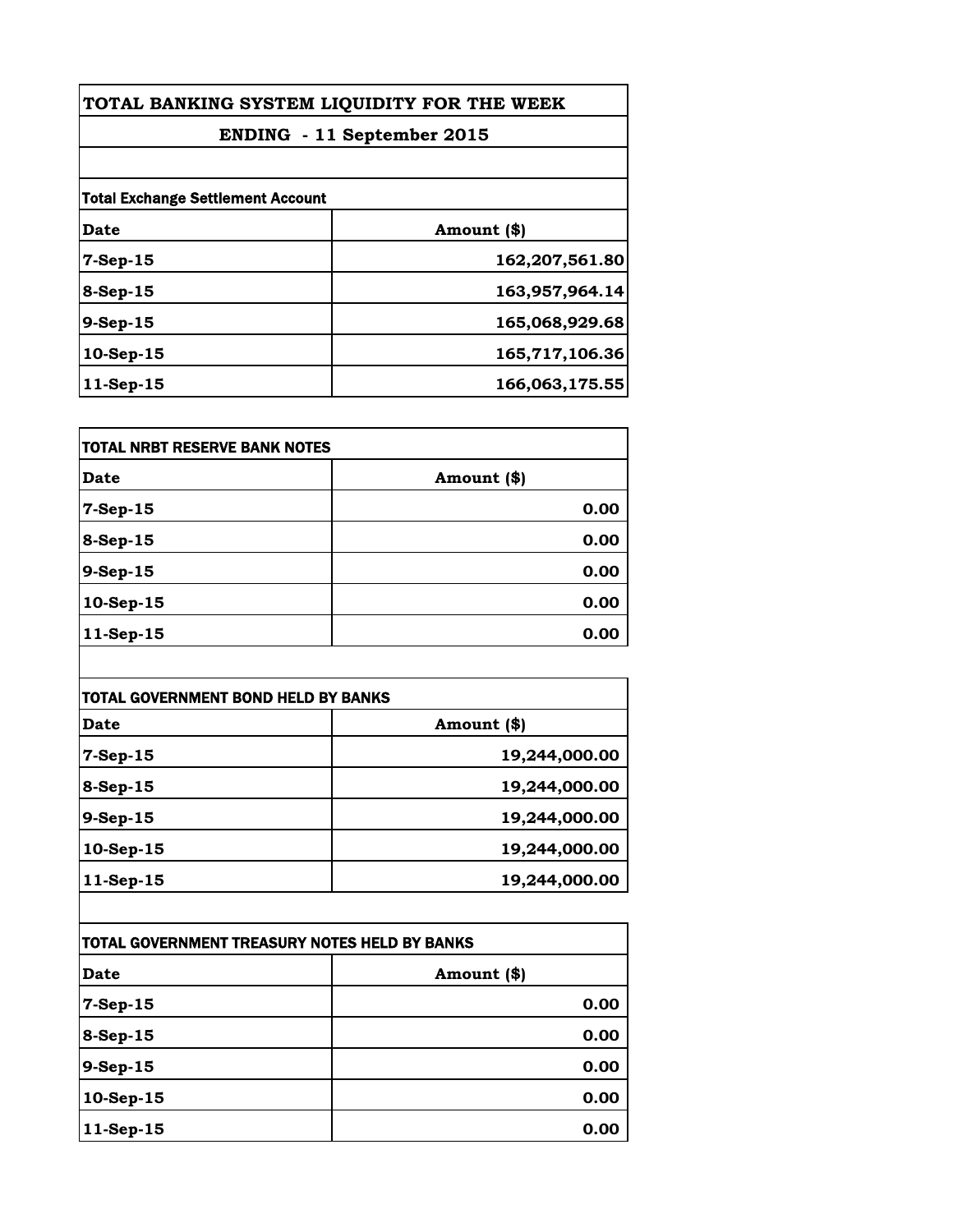| TOTAL BANKING SYSTEM LIQUIDITY FOR THE WEEK |                |
|---------------------------------------------|----------------|
| <b>ENDING</b> - 18 September 2015           |                |
|                                             |                |
| Date                                        | Amount (\$)    |
| $14-Sep-15$                                 | 166,138,121.82 |
| $15-Sep-15$                                 | 166,196,082.83 |
| $16-Sep-15$                                 | 166,158,436.69 |
| 18-Sep-15                                   | 164,564,138.19 |

| TOTAL NRBT RESERVE BANK NOTES |              |
|-------------------------------|--------------|
| <b>Date</b>                   | Amount $(*)$ |
| 14-Sep-15                     | 0.00         |
| 15-Sep-15                     | 0.00         |
| 16-Sep-15                     | 0.00         |
| 18-Sep-15                     | 0.00         |

| TOTAL GOVERNMENT BOND HELD BY BANKS |               |
|-------------------------------------|---------------|
| Date                                | Amount (\$)   |
| $14-Sep-15$                         | 19,244,000.00 |
| 15-Sep-15                           | 19,244,000.00 |
| $16-Sep-15$                         | 19,244,000.00 |
| 18-Sep-15                           | 19,244,000.00 |

| <b>TOTAL GOVERNMENT TREASURY NOTES HELD BY BANKS</b> |             |
|------------------------------------------------------|-------------|
| <b>Date</b>                                          | Amount (\$) |
| 14-Sep-15                                            | 0.00        |
| 15-Sep-15                                            | 0.00        |
| 16-Sep-15                                            | 0.00        |
| 18-Sep-15                                            | 0.00        |